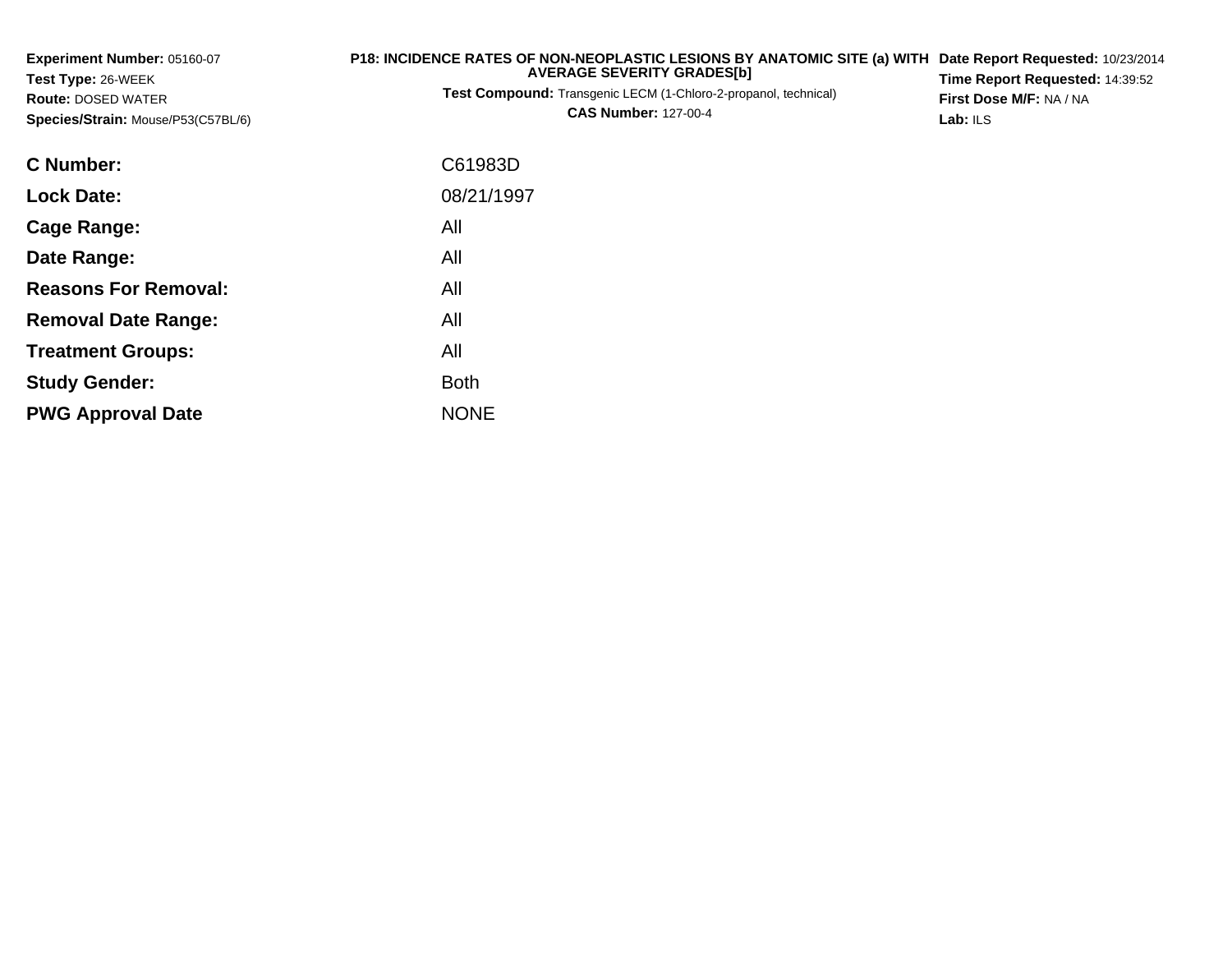**Test Type:** 26-WEEK**Route:** DOSED WATER

## **P18: INCIDENCE RATES OF NON-NEOPLASTIC LESIONS BY ANATOMIC SITE (a) WITH AVERAGE SEVERITY GRADES[b] Date Report Requested:** 10/23/2014

**Test Compound:** Transgenic LECM (1-Chloro-2-propanol, technical)

**Species/Strain:** Mouse/P53(C57BL/6)

**CAS Number:** 127-00-4

**Time Report Requested:** 14:39:52**First Dose M/F:** NA / NA**Lab:** ILS

| P53(C57BL/6) Mouse MALE                                     | 0 PPM     | <b>250 PPM</b> | <b>500 PPM</b> | <b>1000 PPM</b> |
|-------------------------------------------------------------|-----------|----------------|----------------|-----------------|
| <b>Disposition Summary</b>                                  |           |                |                |                 |
| <b>Animals Initially In Study</b>                           | 10        | 10             | 10             | 10              |
| <b>Early Deaths</b>                                         |           |                |                |                 |
| <b>Natural Death</b>                                        |           | 1              |                |                 |
| <b>Survivors</b>                                            |           |                |                |                 |
| <b>Terminal Sacrifice</b>                                   | 10        | 9              | 10             | 10              |
| <b>Animals Examined Microscopically</b>                     | 10        |                |                | 10              |
| <b>ALIMENTARY SYSTEM</b>                                    |           |                |                |                 |
| Liver                                                       | (10)      | (0)            | (0)            | (10)            |
| Centrilobular, Hypertrophy                                  | 3[1.3]    |                |                | 3[1.0]          |
| Centrilobular, Hypertrophy, Diffuse                         | 1[2.0]    |                |                | 1[2.0]          |
| Centrilobular, Vacuolization Cytoplasmic                    | 1[2.0]    |                |                |                 |
| Centrilobular, Vacuolization Cytoplasmic,<br><b>Diffuse</b> | 3[2.3]    |                |                | 3[2.7]          |
| Hematopoietic Cell Proliferation, Focal                     | $1$ [1.0] |                |                |                 |
| Infiltration Cellular, Mononuclear CI                       | 3[1.3]    |                |                | 3[1.0]          |
| Infiltration Cellular, Mononuclear CI, Focal                | 3[1.3]    |                |                | $1$ [1.0]       |
| Salivary Glands                                             | (10)      | (0)            | (0)            | (10)            |
| Submandibul GI, Infiltration Cellular,<br>Lymphocyte        | 8[1.3]    |                |                | 8[1.3]          |
| Submandibul GI, Infiltration Cellular,<br>Lymphocyte, Focal |           |                |                | 1[1.0]          |
| Stomach, Forestomach                                        | (10)      | (0)            | (0)            | (10)            |
| Stomach, Glandular                                          | (10)      | (0)            | (0)            | (10)            |
| Glands, Ectasia, Focal                                      | 1[1.0]    |                |                |                 |

None

ENDOCRINE SYSTEM

a - Number of animals examined microscopically at site and number of animals with lesion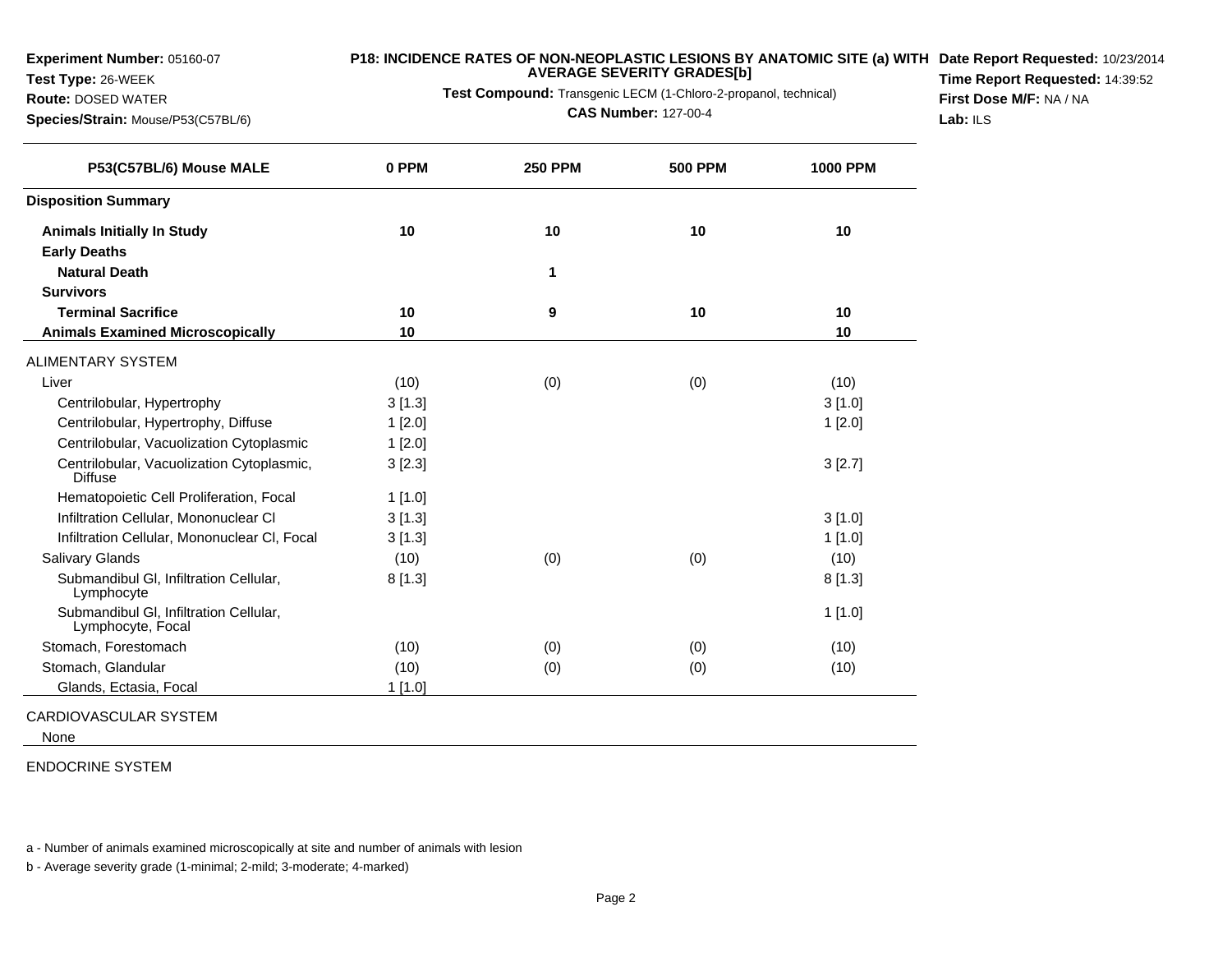# **Test Type:** 26-WEEK**Route:** DOSED WATER

## **P18: INCIDENCE RATES OF NON-NEOPLASTIC LESIONS BY ANATOMIC SITE (a) WITH AVERAGE SEVERITY GRADES[b] Date Report Requested:** 10/23/2014

**Test Compound:** Transgenic LECM (1-Chloro-2-propanol, technical)

**Species/Strain:** Mouse/P53(C57BL/6)

**CAS Number:** 127-00-4

**Time Report Requested:** 14:39:52**First Dose M/F:** NA / NA**Lab:** ILS

| (0)<br>(9)<br>1[1.0]<br>1[1.0]<br>9[1.1]<br>(0)<br>(9)<br>(8)<br>(0) |
|----------------------------------------------------------------------|
|                                                                      |
|                                                                      |
|                                                                      |
|                                                                      |
|                                                                      |
|                                                                      |
| (10)<br>(0)                                                          |
|                                                                      |
|                                                                      |
|                                                                      |
|                                                                      |
|                                                                      |
| (10)<br>(0)                                                          |
| (10)<br>(0)                                                          |
| (0)<br>(10)                                                          |
| 1[1.0]                                                               |
| 1[1.0]                                                               |
|                                                                      |
| (2)<br>(0)                                                           |
| (10)<br>(0)                                                          |
|                                                                      |
|                                                                      |
|                                                                      |
|                                                                      |
|                                                                      |
| (0)<br>(10)                                                          |
|                                                                      |

a - Number of animals examined microscopically at site and number of animals with lesion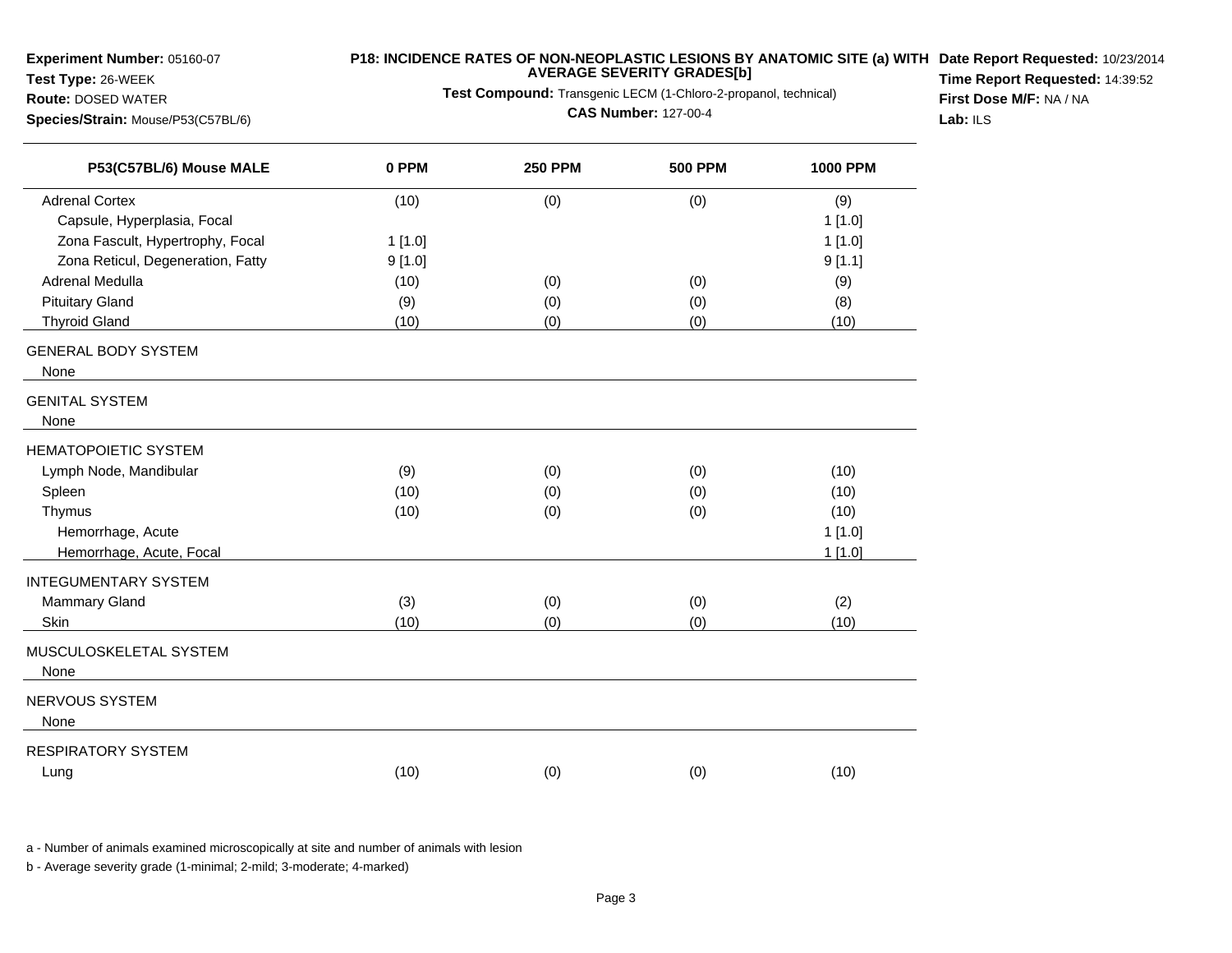| <b>Experiment Number: 05160-07</b>        | P18: INCIDENCE RATES OF NON-NEOPLASTIC LESIONS BY ANATOMIC SITE (a) WITH |
|-------------------------------------------|--------------------------------------------------------------------------|
| Test Type: 26-WEEK                        | <b>AVERAGE SEVERITY GRADESIbI</b>                                        |
| <b>Route: DOSED WATER</b>                 | <b>Test Compound:</b> Transgenic LECM (1-Chloro-2-propanol, technical)   |
| <b>Species/Strain: Mouse/P53(C57BL/6)</b> | <b>CAS Number: 127-00-4</b>                                              |

**Date Report Requested:** 10/23/2014 **Time Report Requested:** 14:39:52**First Dose M/F:** NA / NA**Lab:** ILS

| P53(C57BL/6) Mouse MALE                               | 0 PPM     | <b>250 PPM</b> | <b>500 PPM</b> | <b>1000 PPM</b> |
|-------------------------------------------------------|-----------|----------------|----------------|-----------------|
| Alveolus, Infiltration Cellular, Histiocyte           | $1$ [1.0] |                |                |                 |
| Alveolus, Infiltration Cellular, Histiocyte,<br>Focal | 1[1.0]    |                |                |                 |
| Infiltration Cellular, Lymphocyte                     | 4 [1.0]   |                |                | 5[1.0]          |
| Infiltration Cellular, Lymphocyte, Focal              | 5[1.2]    |                |                | 3[1.0]          |
| Inflammation, Suppurative, Acute, Focal               |           |                |                | 1[1.0]          |
| SPECIAL SENSES SYSTEM<br>None                         |           |                |                |                 |
| URINARY SYSTEM                                        |           |                |                |                 |
| Kidney                                                | (10)      | (0)            | (0)            | (10)            |
| Casts Protein, Focal                                  | 1[1.0]    |                |                | 1[1.0]          |
| Infiltration Cellular, Lymphocyte                     | 7[1.4]    |                |                | 1[1.0]          |
| Infiltration Cellular, Lymphocyte, Focal              | $1$ [1.0] |                |                | 6[1.5]          |
| Renal Tubule, Degeneration, Focal                     |           |                |                | 1[1.0]          |
| Renal Tubule, Mineralization                          | 1[1.0]    |                |                |                 |
| Renal Tubule, Regeneration                            |           |                |                | 1[1.0]          |
| Renal Tubule, Regeneration, Focal                     | $2$ [1.0] |                |                | 2[1.0]          |

\*\*\*END OF MALE DATA\*\*\*

a - Number of animals examined microscopically at site and number of animals with lesion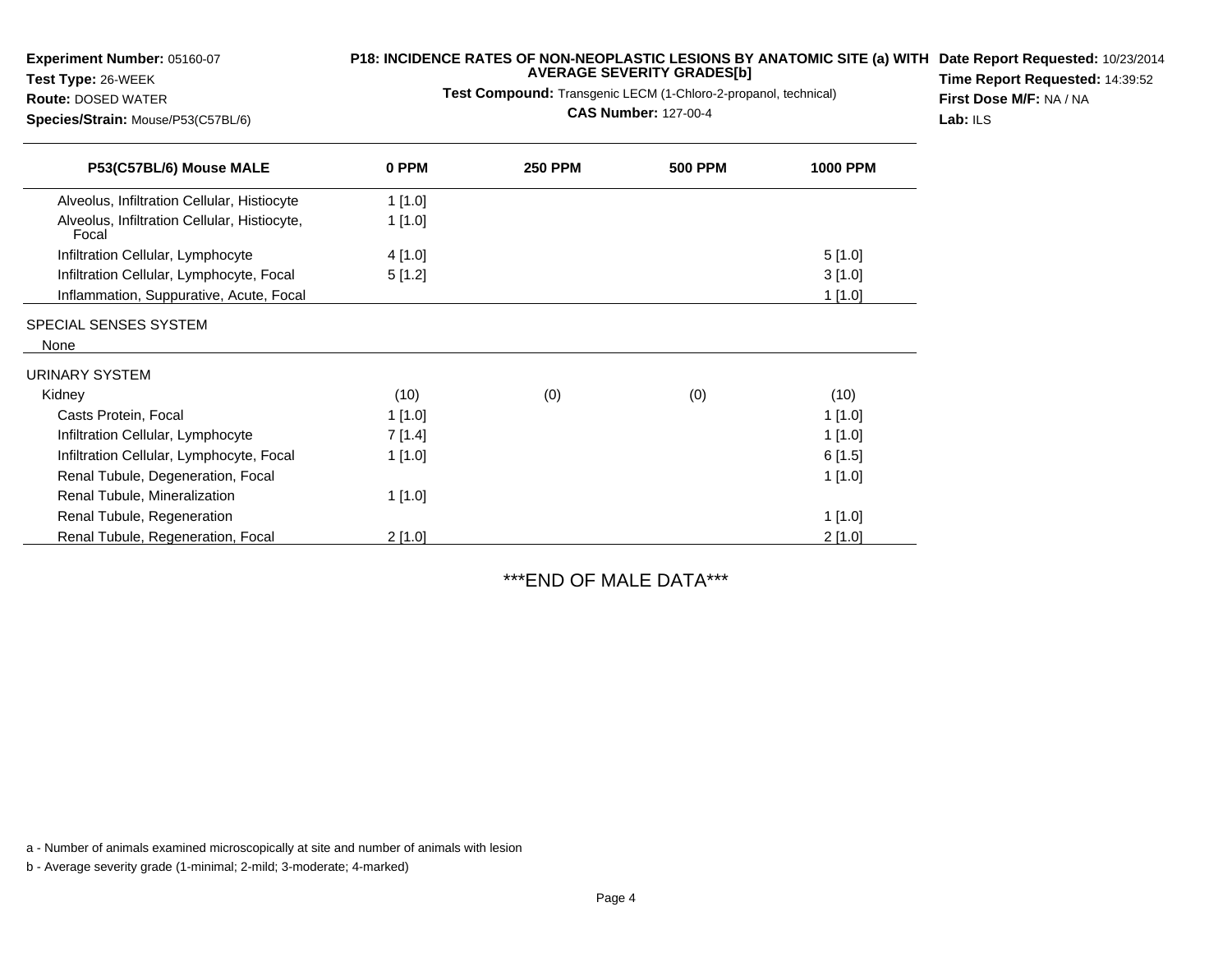**Test Type:** 26-WEEK

#### **Route:** DOSED WATER

**Species/Strain:** Mouse/P53(C57BL/6)

# **P18: INCIDENCE RATES OF NON-NEOPLASTIC LESIONS BY ANATOMIC SITE (a) WITH AVERAGE SEVERITY GRADES[b] Date Report Requested:** 10/23/2014

**Test Compound:** Transgenic LECM (1-Chloro-2-propanol, technical)

**CAS Number:** 127-00-4

**Time Report Requested:** 14:39:52**First Dose M/F:** NA / NA**Lab:** ILS

| P53(C57BL/6) Mouse FEMALE                                   | 0 PPM        | <b>250 PPM</b> | <b>500 PPM</b> | <b>1000 PPM</b> |
|-------------------------------------------------------------|--------------|----------------|----------------|-----------------|
| <b>Disposition Summary</b>                                  |              |                |                |                 |
| <b>Animals Initially In Study</b>                           | 10           | 10             | 10             | 10              |
| <b>Early Deaths</b>                                         |              |                |                |                 |
| <b>Natural Death</b>                                        | $\mathbf{2}$ |                |                |                 |
| <b>Survivors</b>                                            |              |                |                |                 |
| <b>Terminal Sacrifice</b>                                   | 8            | 10             | 10             | 10              |
| <b>Animals Examined Microscopically</b>                     | 8            |                |                | 10              |
| <b>ALIMENTARY SYSTEM</b>                                    |              |                |                |                 |
| Liver                                                       | (8)          | (0)            | (0)            | (10)            |
| Centrilobular, Hypertrophy                                  | 2[1.0]       |                |                | 1[1.0]          |
| Centrilobular, Vacuolization Cytoplasmic                    |              |                |                | 1[1.0]          |
| Centrilobular, Vacuolization Cytoplasmic,<br>Focal          |              |                |                | $1$ [1.0]       |
| Hematopoietic Cell Proliferation                            |              |                |                | $1$ [1.0]       |
| Infiltration Cellular, Mononuclear CI                       | 7[1.0]       |                |                | 4 [1.8]         |
| Infiltration Cellular, Mononuclear CI, Focal                | $1$ [1.0]    |                |                | 2[1.0]          |
| Necrosis, Focal                                             | $1$ [1.0]    |                |                | 1[1.0]          |
| Salivary Glands                                             | (8)          | (0)            | (0)            | (10)            |
| Submandibul GI, Infiltration Cellular,<br>Lymphocyte        | 6[2.0]       |                |                | 3[1.7]          |
| Submandibul GI, Infiltration Cellular,<br>Lymphocyte, Focal | 1[1.0]       |                |                |                 |
| Stomach, Forestomach                                        | (8)          | (0)            | (0)            | (10)            |
| Infiltration Cellular, Lymphocyte                           |              |                |                | 1[1.0]          |
| Stomach, Glandular                                          | (8)          | (0)            | (0)            | (10)            |

CARDIOVASCULAR SYSTEM

None

## ENDOCRINE SYSTEM

a - Number of animals examined microscopically at site and number of animals with lesion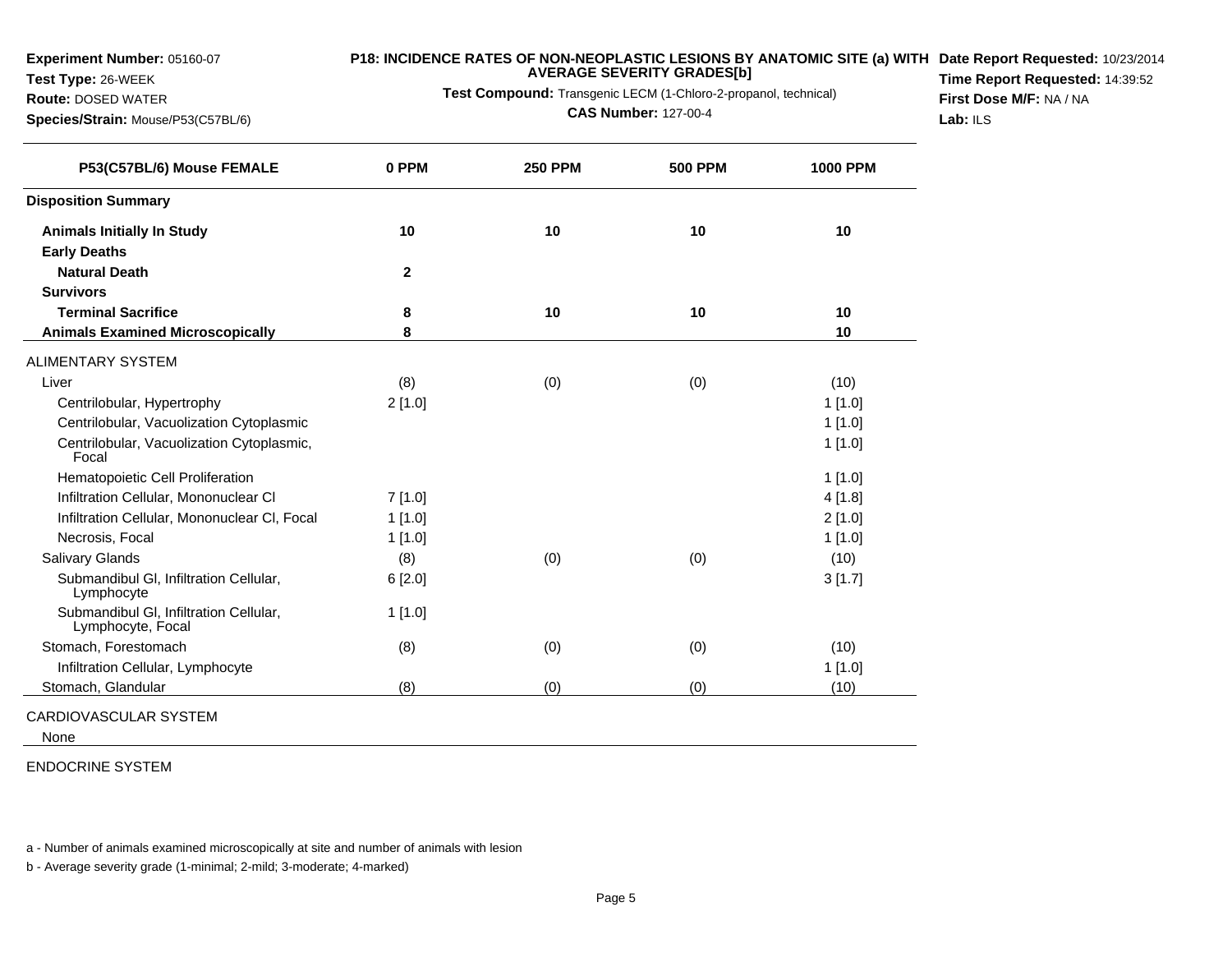# **Test Type:** 26-WEEK**Route:** DOSED WATER

# **P18: INCIDENCE RATES OF NON-NEOPLASTIC LESIONS BY ANATOMIC SITE (a) WITH AVERAGE SEVERITY GRADES[b]**

**Test Compound:** Transgenic LECM (1-Chloro-2-propanol, technical)

**Species/Strain:** Mouse/P53(C57BL/6)

**CAS Number:** 127-00-4

**Date Report Requested:** 10/23/2014 **Time Report Requested:** 14:39:52**First Dose M/F:** NA / NA**Lab:** ILS

| 0 PPM  | <b>250 PPM</b> | <b>500 PPM</b> | <b>1000 PPM</b> |
|--------|----------------|----------------|-----------------|
| (8)    | (0)            | (0)            | (10)            |
| 2[1.0] |                |                | 4 [1.0]         |
| 2[1.0] |                |                | 2[1.0]          |
| 5[1.0] |                |                | 9[1.0]          |
| 1[1.0] |                |                |                 |
| (8)    | (0)            | (0)            | (10)            |
| (7)    | (0)            | (0)            | (10)            |
| (8)    | (0)            | (0)            | (10)            |
|        |                |                |                 |
|        |                |                |                 |
|        |                |                |                 |
| (1)    | (0)            | (0)            | (1)             |
| 1[3.0] |                |                | 1[3.0]          |
|        |                |                |                 |
| (8)    | (0)            | (0)            | (8)             |
| (8)    | (0)            | (0)            | (10)            |
| (8)    | (0)            | (0)            | (10)            |
|        |                |                | 1[3.0]          |
|        |                |                |                 |
|        |                |                | (10)            |
|        |                |                | 1[2.0]          |
| (8)    | (0)            | (0)            | (10)            |
|        | (8)            | (0)            | (0)             |

MUSCULOSKELETAL SYSTEM

None

# NERVOUS SYSTEM

None

a - Number of animals examined microscopically at site and number of animals with lesion